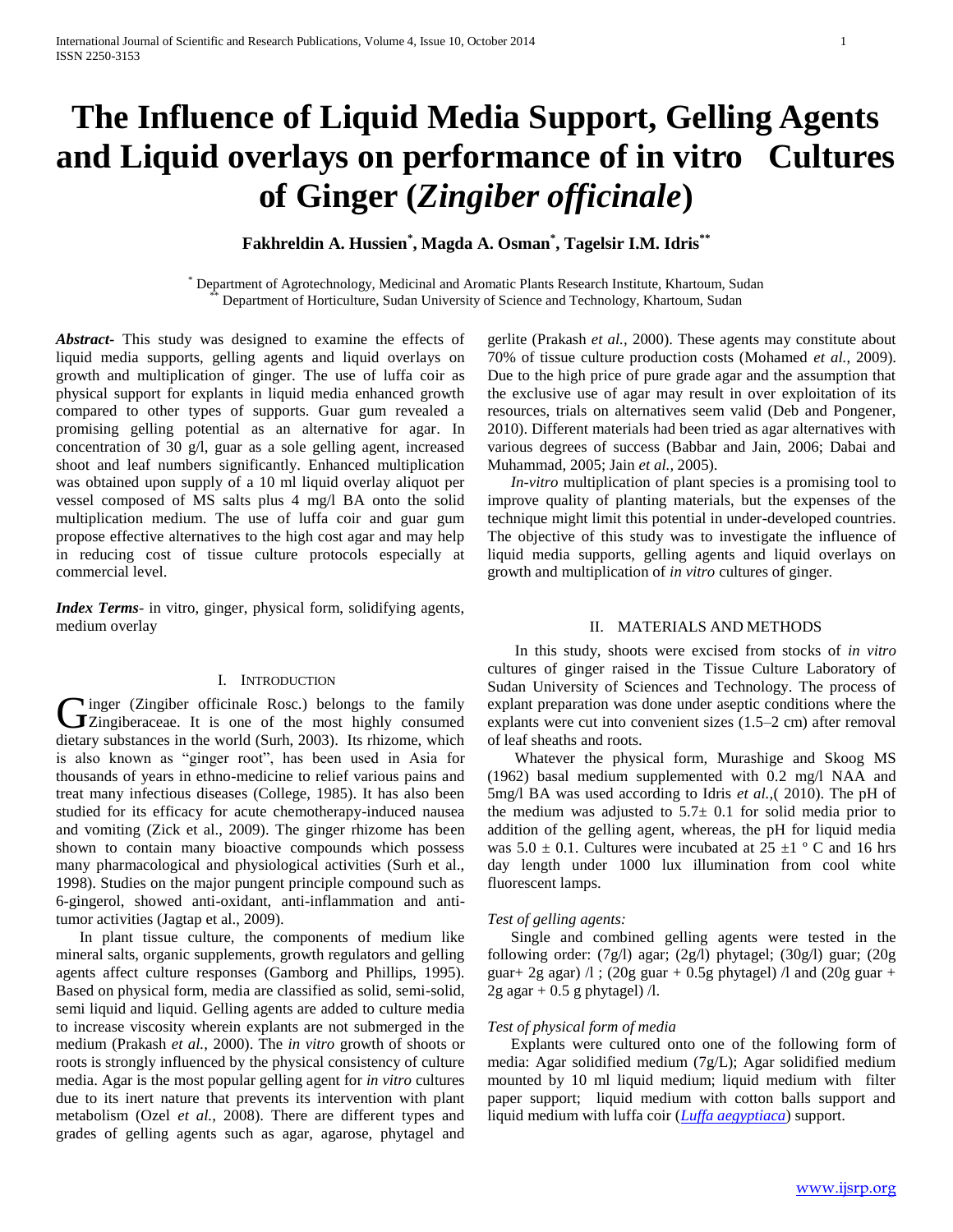Explants were cultured onto solid media mounted by 10 ml liquid aliquots composed of MS constituents in the following order: Control (No overlay); MS salts + sucrose; MS salts + inositol; MS salts  $+ 4$ mg/l BA and MS salts  $+ 8$  mg/l Kinetin.

# *Design and analysis:*

 The tests were arranged in completely randomized design. Treatments were replicated 10 times where each Magenta GA3 culture vessel containing 50 ml medium aliquots accommodating two explants was considered a replicate. Data were collected 6 weeks after culturing for the following parameters: Survival %, number of shoots, shoot length, leaf number, root number and length. Data were subjected to analysis of variance and means separation by Duncan's multiple range test using MStat-C computer program.

#### III. RESULTS

 Significant differences were obtained as a result of gelling agents and their combinations. The shoot and leaf numbers were increased significantly by the 30g/l guar treatment compared to the other treatments. Cultures in media solidified with sole agar or phytagel performed alike for almost all measured parameters except for root number where phytagel induced significant increase over agar. No significant difference was observed between treatments for root length. Guar combined with agar plus phytagel and phytagel alone resulted in significant increase in number of roots per explant (Table 1, Fig. 1).

 The growth of explants responded differently to the different media physical forms. Luffa coir support onto liquid media resulted in 100% survival, while cotton or filter paper supports resulted in 50% survival. Luffa and filter paper supports significantly enhanced shoot and leaf formation compared to other treatments. The longest shoots were obtained in liquid media with either luffa or cotton supports (Table 2).

 In the liquid overlay experiment, shoot multiplication was enhanced when the agar-gelled media was mounted by a liquid supplement composed of MS salts + 4 mg/l BA. Supplements of liquid MS salts combined with either sucrose or vitamins ranked second with no significant difference from the control or MS + inositol. MS + kinetin reduced most parameters. The best shoot length was recorded for the control,  $MS +$  sucrose and  $MS +$ vitamins. Leaf number was statistically equal for all treatments except the  $MS +$  kinetin treatment that resulted in significantly lower number of leaves (Table 3, Fig. 2).

# IV. DISSCUSSION

 Agar is of popular use as a solidifier for most *in vitro* cultures. This may be attributed to its high clarity and inert nature that limits its intervention with metabolism (Jain and Babbar 2002; Ozel *et al.,* 2008). Scientific interest in agar alternatives to reduce cost of tissue culture protocols had been well documented (Babbar and Jain, 2006; Dabai and Muhammad, 2005; Jain *et al.,* 2005; Prakash *et al.,* 2002). In the same line, this study investigated the potential of single guar and phytagel and their combinations with low concentrations of agar as means to

replace or reduce agar as ingredient of solid media. The significantly high numbers of shoots and leaves obtained from the use of guar as a sole gelling agent proposes its potential as agar substitute. The guar enhancive effects might be attributed to its richness in nutrients and/or to the probability of some growth regulators in its constituents, as guar gum is of endospermic origin. However, guar chemical constituents may impose changes in chemically defined media. For scientific trials, where agar would do best, guar should be avoided. The enhancive effect of phytagel on rooting parameters coupled with shoot retardation might be attributed to its high osmotic potential which may restrict diffusion of nutrients through the medium and cause lesser availability of water to explants, as suggested by (Bhat *et al.,* 2001). Nevertheless, the *in-vitro* development is dependent on the explants and the medium interaction. Agar, the conventional gelling agent has been reported to have a number of drawbacks that negatively affect culture growth and differentiation. Kuria *et al*., (2008) reported lower rate of development of plantlets in solid media compared to liquid media and attributed that to lower uptake of nutrients in solid cultures. Besides, Preece (2011) reported reduced growth in many plant species with the increase of agar levels and concluded that eliminating agar or other gelling agent can improve micro-shoot proliferation and growth. From the results of this study, the liquid medium with supporting material (luffa, filter paper and double phase) gave more shoots and more leaves per plantlet than the solid medium or cotton support in liquid medium. This finding is in agreement with that of Kuria *et al.,*  (2008) who reported higher biomass accumulation in liquid media than in solid media. More-over, use of liquid media had been frequently reported to enhance shoot and root growth in many plant species (Preece 2011; Sandal *et al*., 2001; Ziv 1989). However, plants in liquid media or in a media having low concentration of the gelling agent suffer hyper-hydricity (Pierik, 1997). Nevertheless, this study proposed luffa coir support for explants in liquid media as an alternative to other supports conventionally used in liquid cultures.

 The activating overlay treatments were ineffective in multiplication, except the BA containing treatment. This double phase treatment might have provided extra water, nutrients, and multiplication promoting hormone. Explants seemed to take up nutrients and growth regulators from both the lower and upper layers, without being submerged. The results also forward a question about the degree of BA availability to explants in the solid medium two weeks after culture establishment. Further research on the topic seems needed. The enhanced multiplication rate caused by the BA containing overlay treatment might be due to better availability of this regulator to explants. The potency of BA as an enhancer of multiplication had been well documented for *in vitro* culture of versatile plant species (Tornero *et al.,*  2010; Nirmal *et al.,* 2005).

 In conclusion, as *[Luffa aegyptiaca](http://en.wikipedia.org/wiki/Luffa_aegyptiaca)* is a local plant, the use of its coir as explant support in liquid tissue culture media might be adopted in commercial laboratories after further confirmatory research. Besides, guar might suit commercial tissue culture protocols, but further research is needed to elucidate its exact contribution to media nutritional and hormonal composition.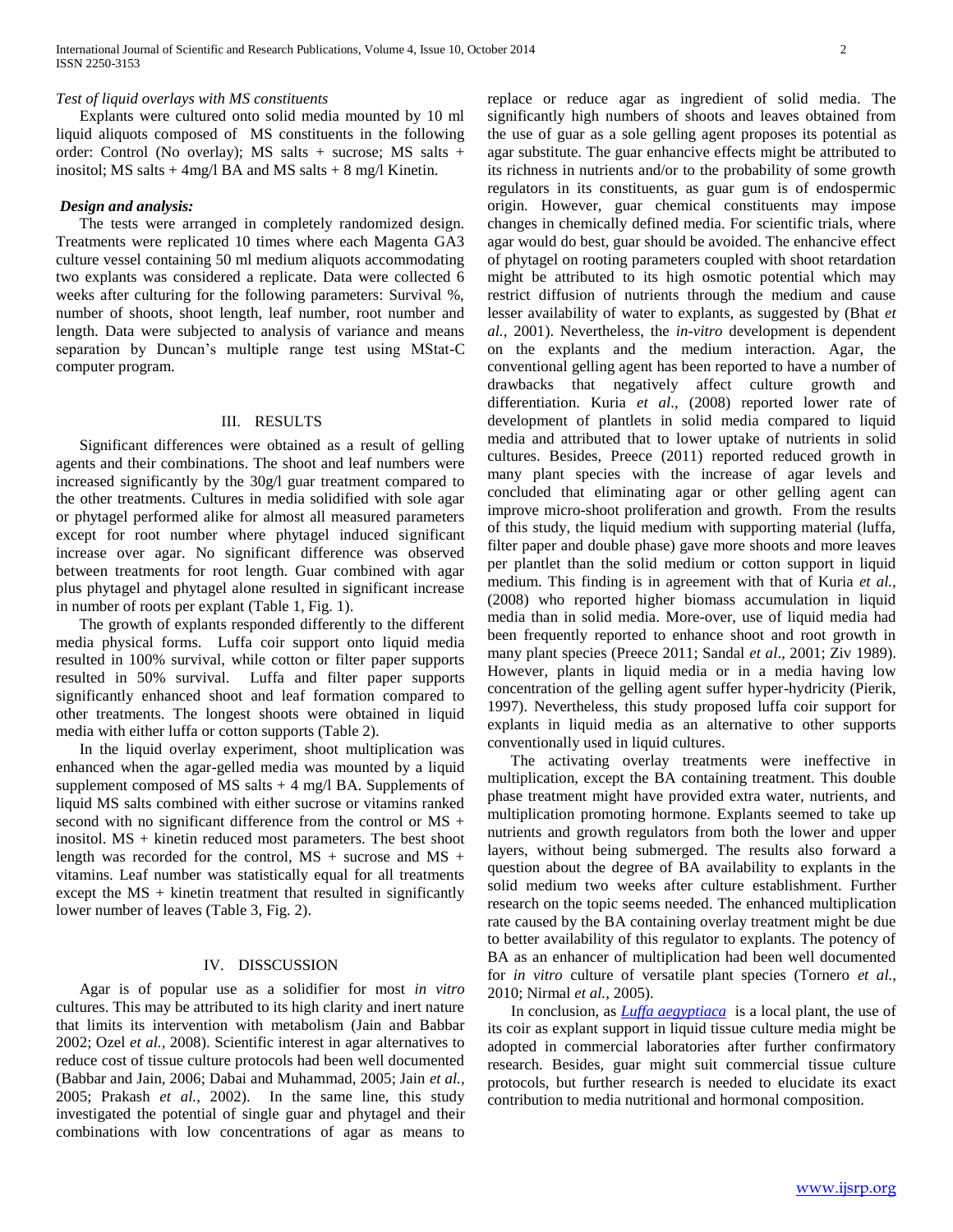International Journal of Scientific and Research Publications, Volume 4, Issue 10, October 2014 3 ISSN 2250-3153

# ACKNOWLEDGMENT

 The authors are grateful to the National Center for research and to the Sudan University of Sciences and Technology for their financial support.

#### **REFERENCES**

- [1] Babbar SB, Jain R. 2006. Xanthan gum: an economical partial substitute for agar in microbial culture media. Curr. Microbiol., 52: 287-292.
- [2] Bhat DM, Murli KS, Ravindranath NH 200. Formation of secondary forests in Southern India. .J. Trop. For. Sci., 13: 601–620.
- [3] College, J.N.M. (1985).The Dictionary of Traditional Chinese Medicine, Shanghai Sci-Tech Press, Shanghai.
- [4] Dabai YU, Muhammad S 2005. Cassava starch as an alternative to agaragar in microbiological media. Afr. J. Biotechnol., 4: 573-574.
- [5] Deb CR and Pongener A 2010. Search of alternative substratum for agar in plant tissue culture. Curr. Sci., 98: 99-102.
- [6] Gamborg OL, Phillips GC 1995. Plant cell, tissue and organ culture. Springer- Verlag Berlin Heidelberg, pp 21-22.
- [7] Jagtap S, Meganathan K, Wagh V, Winkler J, Hescheler J, Sachinidis A, 2009. Chemoprotective mechanism of the natural compounds, epigallocatechin-3 O-gallate, quercetin and curcumin against cancer and cardiovascular diseases. Curr. Med. Chem., 16: 1451-62.
- [8] Jain N, Babbar SH 2002. Gum katira a cheap gelling agent for plant tissue culture media. Plant Cell Tissue Organ Cult. 71: 223-229.
- [9] Jain R, Anjaiah V, Babbar SB, 2005. Guar gum: a cheap substitute for agar in microbial culture media. Lett. Appl. Microbiol., 41: 345-349.
- [10] Kuria P, DemoP, Nyende A and Kahangi E, 2008.Cassava starch as an alternative cheap gelling agent for the in vitro micro-propagation of potato (Solanumtuberosum L.). African Journal of Biotechnology, 7(3): 301-307.
- [11] Mohamed MAH, Alsadon AA and Al Mohaidi MS, 2009. Corn and potato starch as an agar alternative for Solanum tuberosum micro-propagation. African Journal of Biotechnology, 8 (19).
- [12] Murashige T, Skoog F, 1962. A revised medium for rapid growth and bioassays with tobacco tissue cultures. Physiol. Plant. 15: 473-97.
- [13] Nirmal B, Samsudeen K, Minoo D, Geetha S, Ravindran P, 2005. Tissue Culture and Biotechnology of Ginger. In: Ginger, the genus Giniber. (eds) Ravindran P, Nirmal B. pp181- 211.
- [14] Nitsch JP, Nitsch C, 1969. Haploid plants from pollen grains. Science. 163: 85-87.
- [15] Ozel CA, Khawar, KM, Arslan O, 2008. A comparison of the gelling of isubgol, agar and gelrite on in vitro shoot regeneration and rooting of variety Samsun of tobacco (Nicotiana tabacum L.). Sci. Hort.117: 174–181.
- [16] Pierik R.LM, 1997. In vitro Cultures of higher plants. Dordrecht, the Netherlands: Martinus Nijhoff Publishers.
- [17] Prakash S, Hoque MI, Brinks T, 2000. Culture media and containers. Biotechnology and Eco- development Research Foundation, Bangalore India. pp. 29- 30.
- [18] Preece JE 2011. Micropropagation in stationary liquid media. Propagation of Ornamental Plants. 10(4), 183-187.
- [19] Sandal I, Bhattacharya A, Ahuja PS 200. An efficient liquid culture system for tea shoots proliferation. Plant Cell Tissue. Organ. Cult. 65, 75-80.
- [20] Surh YJ, 2003. Cancer chemo-prevention with dietary phyto-chemicals. Nat. Rev. 3: 768-780.
- [21] Surh YJ, Lee E, Lee JM, 1998. Chemo-protective properties of some pungent ingredients present in red pepper and ginger. Mutat. Res., 402: 259- 267.
- [22] Tagelsir IMI, Sara AMU, EL Fatih MM, 2010. Disinfection potential of some chemicals and local herbs and proliferation studies on the in vitro culture of ginger (Zingiber officinale Rosc). Journal of Science and Technology. 11(2):90-102.
- [23] Tornero OP, Tallon CI, Porras L 2010. An efficient protocol for micropropagation of lemon (Citrus limon) from mature nodal segments. Plant Cell tissue and Organ Culture. 100: 263- 271.
- [24] Ziv M, 1989. Enhanced shoot and cormlet proliferation in liquid cultured gladiolus buds by growth retardants. Plant Cell Tissue Organ Cult. 17, 101- 110.

#### AUTHORS

**First Author** – Fakhreldin A. Hussien, PhD, Assistant research professor, Department of Agrotechnology, Medicinal and Aromatic Plants Research Institute.,Khartoum,Sudan **Second Author** – Magda A. Osman, PhD. Associate professor, Department of Agrotechnology, Medicinal and aromatic plants research institute. Corresponding author Cell phone: 00249 9 12900831; office: 249 83 773771; Fax: 249 183 770701. Email addresses: magdabakar2003@yahoo.com **Third Author** – Tagelsir I.M. Idris. PhD, Professor, Department

of Horticulture,, Faculty of Agriculture, Sudan University of Science and Technology, Khartoum, Sudan

|  |  | Table 1: In vitro growth of ginger as affected by various gelling agents |  |
|--|--|--------------------------------------------------------------------------|--|
|  |  |                                                                          |  |

| Gelling agent                          | <b>Shoot</b><br>number | Shoot<br>Length<br>(cm) | Leaf<br>number | <u>Root</u><br>Length<br>(cm) | Number             |
|----------------------------------------|------------------------|-------------------------|----------------|-------------------------------|--------------------|
| Agar $7g/l$                            | 3.81d                  | 2.78c                   | 10.94d         | 5.06a                         | 20.83b             |
| Phytagel 2g/l                          | 3.81d                  | 3.00c                   | 11.19d         | 5.23a                         | 23.83a             |
| Guar $30g/l$                           | 8.87a                  | 3.23bc                  | 17.06a         | 5.11a                         | 19.33 <sub>b</sub> |
| $(Guar 20g + Agar 2g)/l$               | 4.68bc                 | 3.66ab                  | 13.25bc        | 5.06a                         | 20.33b             |
| $(Guar 20g + phytagel 0.5g)/l$         | 3.87cd                 | 3.69ab                  | 12.13cd        | 4.70a                         | 18.67b             |
| $(Guar20+Agar 2+)$ phytagel $(0.5g)/1$ | 5.31b                  | 4.16a                   | 14.88b         | 5.14a                         | 25.75a             |

Means followed by the same letter(s) within the same columns are not significantly different at  $p= 0.05$ , according to DMRT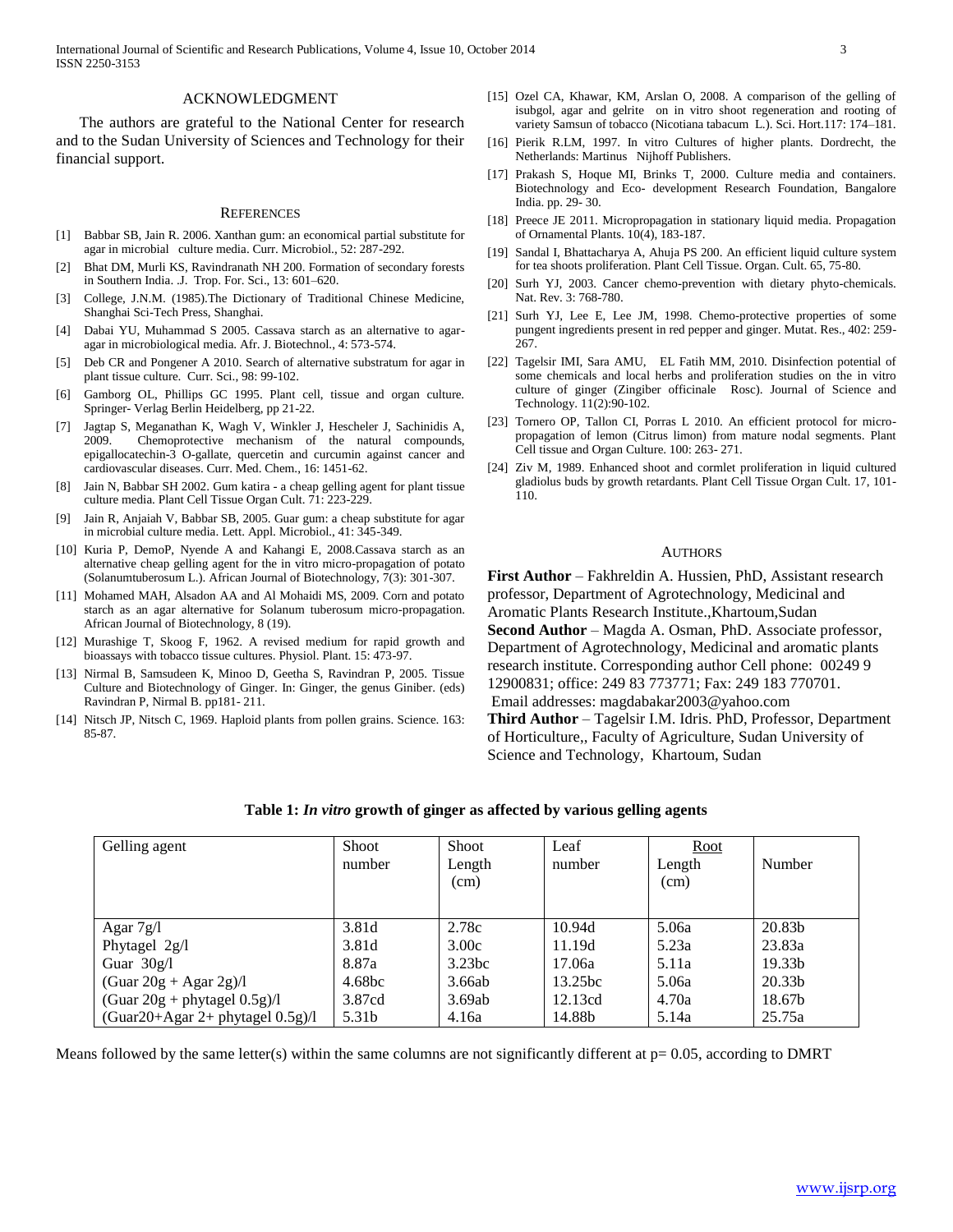| Physical form of media                   | Survival | <b>Shoot</b>      | Shoot              | Leaves |
|------------------------------------------|----------|-------------------|--------------------|--------|
|                                          | $\%$     | number            | length             | number |
|                                          |          |                   | (cm)               |        |
| Agar                                     | 81.30    | 2.40 <sub>b</sub> | 3.89 <sub>bc</sub> | 06.80b |
| Agar solidified medium mounted by liquid | 68.80    | 6.80a             | 3.30c              | 12.50a |
| medium (double - phase)                  |          |                   |                    |        |
| Liquid medium with filter paper support. | 50.00    | 5.60a             | 3.66bc             | 11.60a |
| Liquid medium with cotton support.       | 50.00    | 2.70b             | 4.38ab             | 08.00b |
| Liquid media with <i>Luffa</i> support.  | 100      | 5.90a             | 5.03a              | 11.90a |

# **Table 2:** *In vitro* **growth of ginger as affected by the physical form of media**

Means followed by the same letter(s) within the same columns are not significantly different at  $p=0.05$ , according to DMRT

|  | Table 3: Effect of MS media components as liquid overlay onto agar solidified multiplication medium |  |  |
|--|-----------------------------------------------------------------------------------------------------|--|--|
|  |                                                                                                     |  |  |

| Treatments           | Shoots number     | Shoot length       | Leaves number |
|----------------------|-------------------|--------------------|---------------|
|                      |                   | (cm)               |               |
| Control (No overlay) | 6.92bc            | 6.18a              | 22.83a        |
| MSsalts+ sugar       | 7.17 <sub>b</sub> | 6.25a              | 22.00a        |
| MSsalts+ vitamin     | 7.17 <sub>b</sub> | 6.38a              | 22.08a        |
| MSsalts+ inositol    | 6.58bc            | 6.06ab             | 22.00a        |
| $MSsalts+Kin$        | 5.42c             | 5.56c              | 16.83b        |
| $MSsalts + BA$       | 8.83a             | 5.74 <sub>bc</sub> | 26.25a        |

Means followed by the same letter(s) within the same columns are not significantly different at  $p= 0.05$ , according to DMRT



Figure. 1. *In vitro* growth of ginger as affected by media gelling agents **(a)** Agar 7g/l; **(b)** Phytagel 2g/l; **(c)** Guar 30g/l**; (d)** Guar20g +Agar2g /l; **(e)** Guar 20g+ Phytagel 0.5g/l**; (f)** Guar 20+Agar 2+Phytagel 0.5g/l